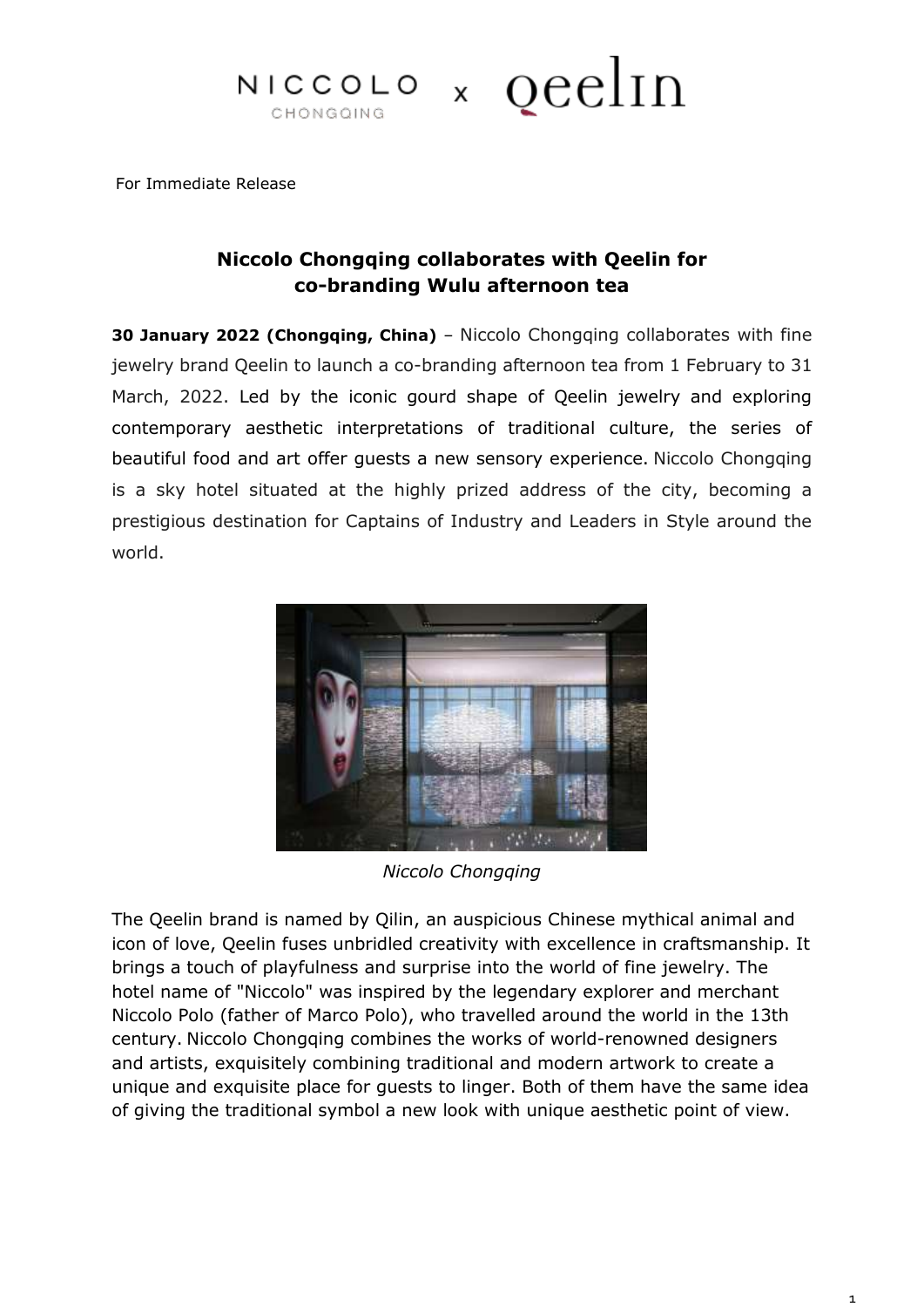# $NICCOLO \times QCclIn$ CHONGQING



*Qeelin Wulu Afternoon Tea*

The afternoon tea theme for this co-branding is derived from the Qeelin brand's iconic Wulu collection and is meant to be a reimagining of the gourd shape, continuing its auspicious meaning in traditional Chinese culture. The gourd also means "happiness and fortune" and carries good wishes for the traditional Lunar New Year. The hotel's pastry chef, Johnny Xu, inspired by the classic element of gourd, used the red colour, which symbolizes auspiciousness and joy, to create a variety of exquisite desserts with rich taste. The Raspberry Religieuse decorated with gourds are elegant and dynamic, while Vanilla Victoria Beet Cubes are delicate and tasty. Paired with several unique savory desserts, they are the perfect choice for family and friends during the Chinese New Year.



*Qeelin Wulu Afternoon Tea*

On the occasion of the Chinese New Year, meet your friends and family at the top of the city, 300 meters above the ground, and enjoy a Qeelin Wulu afternoon tea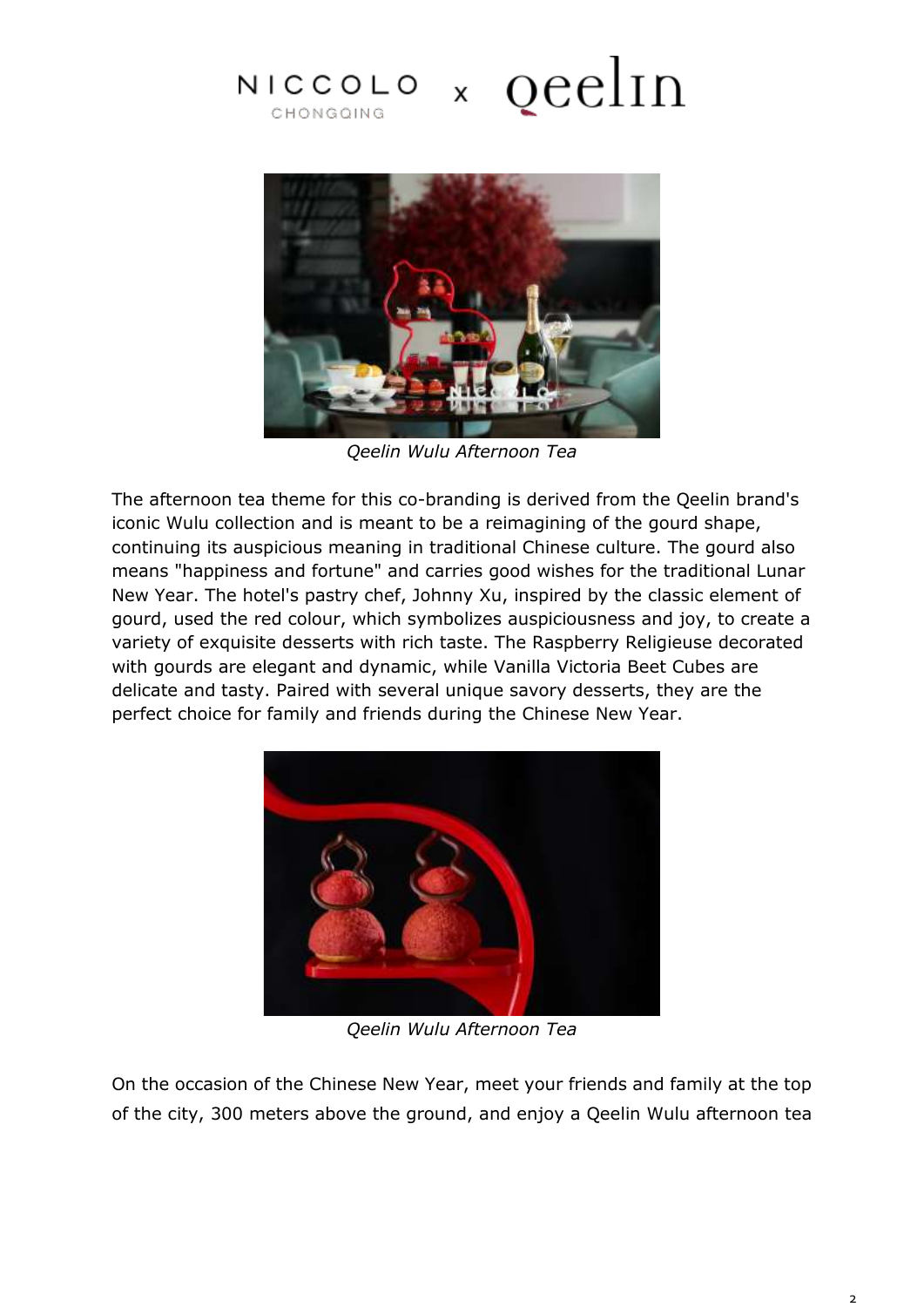

with elaborate desserts and classic coffee specialties, listen to beautiful music and enjoy the panoramic view from the windows, giving a bright vision and hope for the New Year.



*Qeelin Wulu Jewelry Series*

Qeelin Wulu Afternoon Tea is priced at RMB 358\* for two people with classic coffee or tea, and RMB 888\* for two glasses of Perrier-Jouët, Grand Brut Champling and Siberian Caviar with Condiments, served daily from 12 noon to 9pm at The Tea Lounge on level 62. The first ten guests to enjoy the co-branded afternoon tea each day will also be able to redeem a complimentary gift at the Qeelin store on the level 3 of IFS Chongqing with their brand invitation card.

More information is available at niccolochongqing.com or hotel official WeChat "Niccolo\_Chongqing".

\* All prices are in RMB and are subject to 10% service charge and any government taxes and value-added tax payable on the prices together with the service charge

\*End\*

### **About Qeelin**

Qeelin is part of the global Luxury group Kering. Since Qeelin's founding in 2004, every piece of jewellery has carried rich cultural connotation, reinterpreting traditional symbols with stylish designs intended for daily wear, infusing new life and contemporary meaning to Chinese heritage.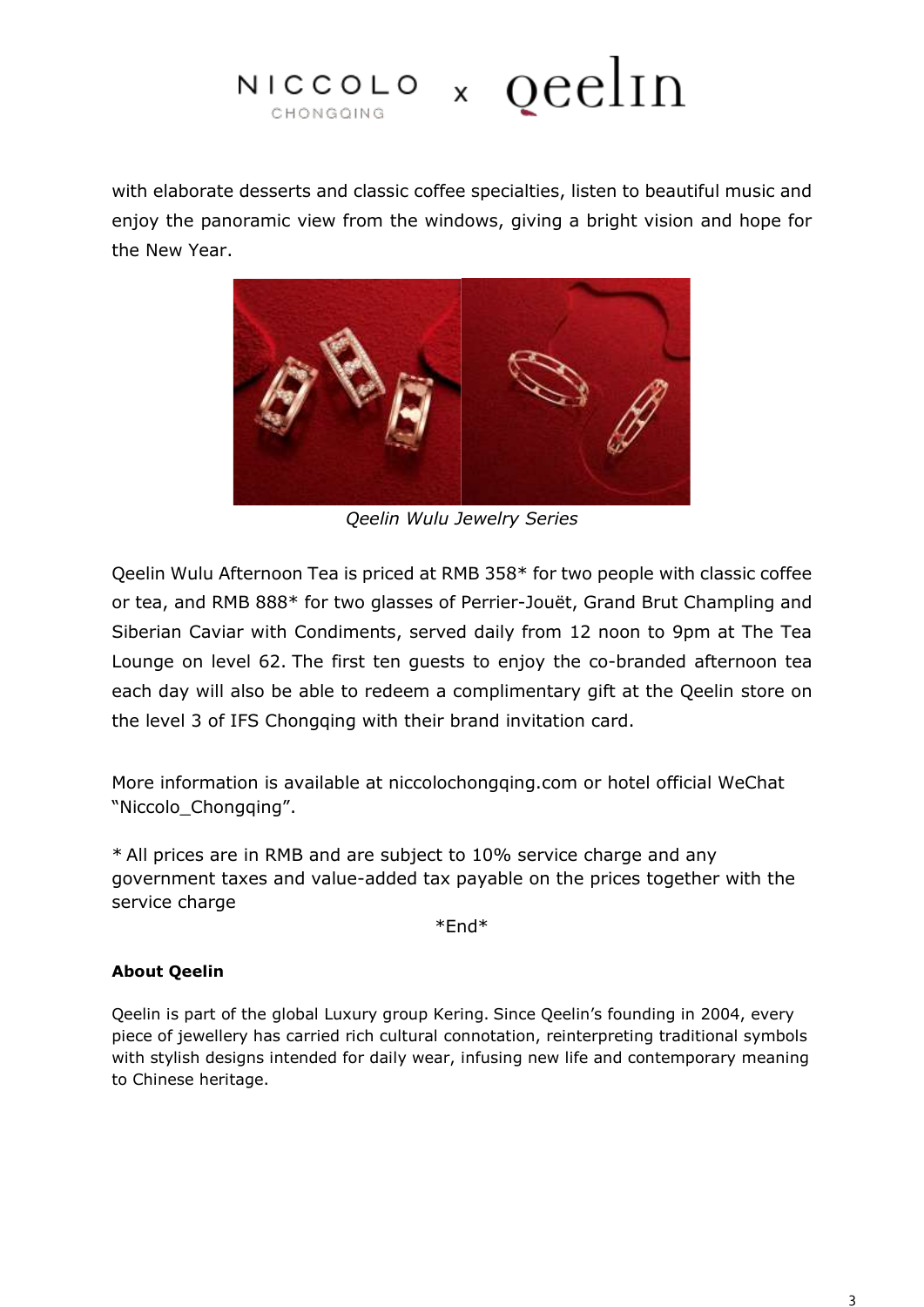## × qeelin NICCOLO CHONGQING

### **About Niccolo Chongqing NEW ENCOUNTERS. TIMELESS PLEASURES.**

The city's highest hotel offers a superb location in the heart of Jiangbeizui, Chongqing's dynamic new Central Business District and the city's most fashionable address. Ideally situated on levels 52 to 62 of Tower 1 Chongqing IFS, The Hotel offers the discerning traveller 252 elegant, luxurious guestrooms and suites with spectacular, unrivalled vistas of Chongqing and beyond that naturally shift as the day transitions from day into night. The three sky-high destination restaurants and bar on level 62, Niccolo Kitchen, The Tea Lounge and Bar 62 which bring together culture, gastronomy and breath-taking views to offer a variety of unique, sky-high destination dining experiences that are sure to delight the discerning palates of today's global travellers as well as the city's well-heeled locals. In addition, the hotel will include fitness centre Sky Gym, The Spa with five treatment rooms, and Sky Pool, a 20-metre swimming pool with panoramic views.

Niccolo Chongqing is set to become the city's desirable location for conferences, events, weddings and other celebrations. The hotel will offer outstanding event venues, including ten function rooms, the spacious Niccolo Ballroom with direct car access and outdoor event space The Courtyard on level 4, a stunning show-stopping, glass enclosed Conservatory on level 61.

Niccolo Chongqing is a member of the Global Hotel Alliance (GHA), the world's largest alliance of independent hotel brands, bringing together more than 35 brands with over 570 hotels in 85 countries.

Further details on Niccolo Chongqing are available at niccolohotels.com.

#### **About DISCOVERY Loyalty**

A memorable trip demands more than a comfortable stay. DISCOVERY, an award-winning global loyalty programme, provides 17 million members recognition and perks across over 570 hotels, resorts and palaces in 85 countries. Elite members have the opportunity to immerse themselves in local culture through Local Experiences, distinctive activities that capture an authentic taste of each destination. For more information, visit discoveryloyalty.com

#### **About Ultratravel Collection**

Ultratravel Collection brings together hotels of distinction for the discerning traveller. Its membership is reserved for the very best hotels and resorts in the world – genuinely luxurious and iconic properties that deliver the finest service and personalised guest experiences. Member hotels share an integrated global platform for guest recognition and loyalty rewards, the DISCOVERY programme from partner Global Hotel Alliance, as well as beneficial relationship with the multi-media brand Ultratravel, the other founding partner of Ultratravel Collection. For more information, visit [ultratravelcollection.com](file://///172.16.1.203/Department/S&M/Public%20Relations/Boilerplates/Latest%20version/ultratravelcollection.com)

\* \* \*